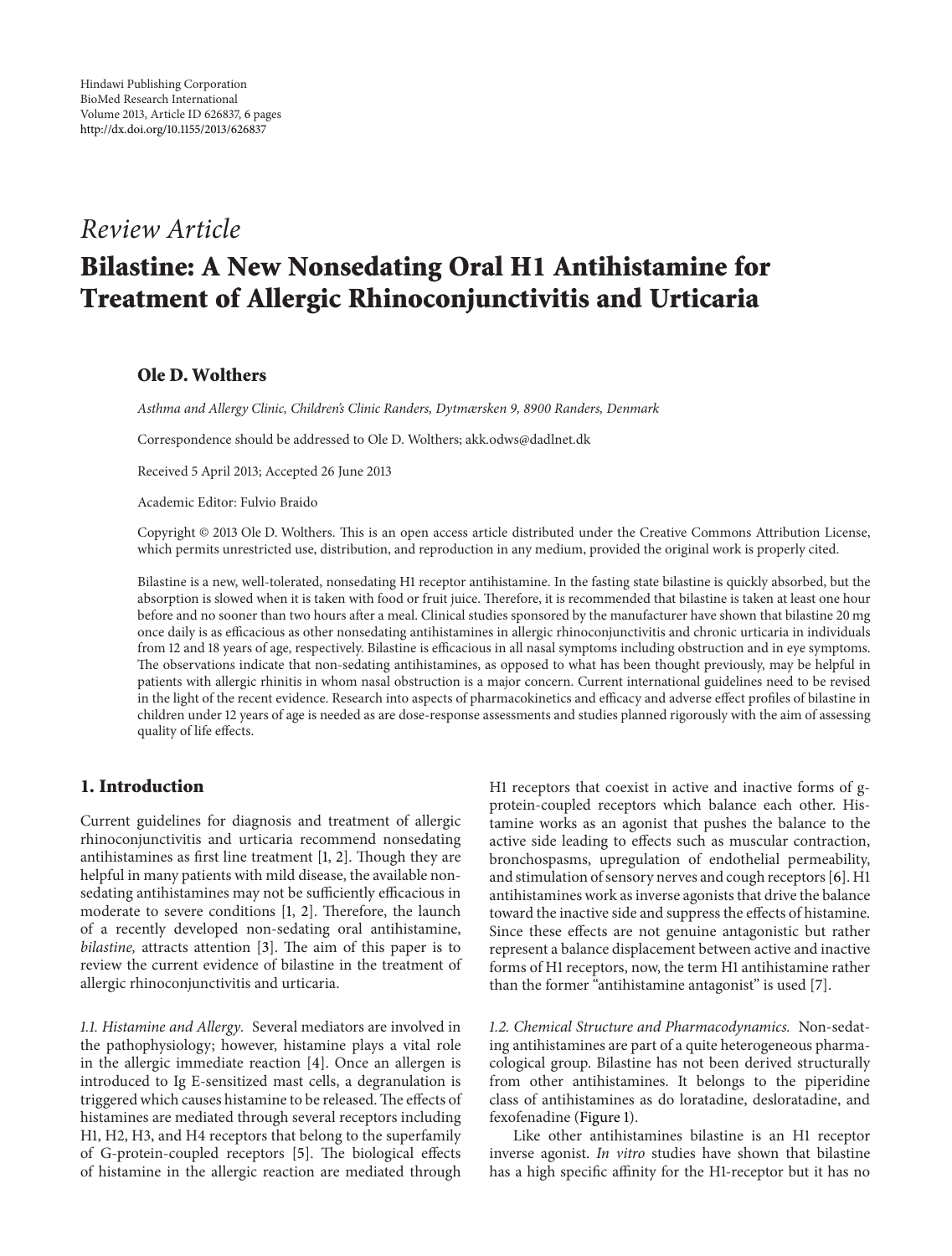

<span id="page-1-0"></span>Figure 1: Chemical structure of bilastine: 2-[4-[2-[4-[1-(2 ethoxyethyl) benzimidazole-2-yl] piperidine-1-yl] ethyl] phenyl]-2 methylpropane acid.

or very low affinity for 30 other tested receptors [\[6](#page-4-6)]. The affinity for the H1 receptor is 3 and 6 times higher than for cetirizine and fexofenadine, respectively. *In vivo* studies in rats have demonstrated reduction in histamine-stimulated smooth muscular contraction, bronchospasms, endothelial permeability, and microvascular extravasation [\[8\]](#page-4-8). *In vivo* studies in the human population have demonstrated an inhibition of histamine-induced wheal and flare response activity of the skin which was marked with bilastine 20 mg as with cetirizine 10 mg [\[9\]](#page-4-9).

*1.3. Pharmacokinetics.* In healthy adults, a mean oral systemic availability of bilastine of 61% has been reported [\[8\]](#page-4-8). In the fasting state bilastine is quickly absorbed, but the absorption is slowed when it is taken with food or fruit juice. The reduction seems to be due to a downregulation of the cell transport activity in the intestinal mucosa, the so-called organic aniontransporting polypeptides (OATP1A2) [\[10](#page-4-10)]. Therefore, it is recommended that bilastine is administered at least one hour before or no sooner than two hours after a meal [\[2](#page-4-2), [10\]](#page-4-10). The maximum plasma concentration (220 ng/mL) of bilastine 20 mg was found 1.3 hours after administration, half time was 14.5 hours, and plasma protein binding was 84–90% [\[11\]](#page-4-11). Bilastine does not undergo any significant metabolization. Approximately, 95% is excreted intact in faeces (67%) or in urine (33%) [\[11](#page-4-11)]. Bilastine does not have any impact on the P450 (CYP) enzyme system of the liver, and there is no evidence of interaction with other drugs except that there is an increased uptake of bilastine when it is taken concomitantly with ketoconazole, erythromycin, or diltiazem [\[11](#page-4-11)]. This has been explained by probable interactions with intestinal transporters. Important pharmacokinetic parameters for nonsedating antihistamines and recommended doses in patients ≥12 years of age are listed in [Table 1](#page-2-0) [\[10](#page-4-10)[–13](#page-4-12)]. There is little evidence, if any, that pharmacokinetic differences between specific drugs are important in clinical use.

#### **2. Methodology**

A PubMed literature search from January 1, 2000, through April 1, 2013, was conducted to track down randomized controlled studies of clinical efficacy of bilastine. This was supplemented with additional papers on bilastine and abstracts cited in reference lists, obtained from online sources, or supplied by Berlin-Chemie A. Menarini Aps, Hilleroed, Denmark.

#### **3. Results**

The literature search revealed 2 efficacy studies in allergic rhinoconjunctivitis [\[14,](#page-4-13) [15](#page-4-14)], 1 in perennial rhinitis [\[16\]](#page-4-15), and 1 in chronic idiopathic urticaria [\[17](#page-4-16)]. An overview of the studies is presented in [Table 2.](#page-2-1) All studies were sponsored by the inventor and manufacturer of the drug FAES FARMA, S.A., Bilbao, Spain [\[14](#page-4-13)[–17](#page-4-16)].

*3.1. Allergic Rhinoconjunctivitis.* As seen in [Table 2,](#page-2-1) 3 large studies ( $n = 650-721$ ) of oral bilastine 20 mg have been performed on symptomatic 12–70-year-old subjects. The studies have uniformly randomized, double-blinded, doubledummy, parallel-group, placebo-controlled, comparatorcontrolled, multicenter, and multinational study designs [\[14](#page-4-13)[–16\]](#page-4-15). Two of the studies were conducted in Europe [\[14,](#page-4-13) [15](#page-4-14)], and one was conducted in Europe, South America, and South Africa [\[16](#page-4-15)]. Two of the studies were on subjects with seasonal pollen allergy [\[14](#page-4-13),[15](#page-4-14)], and one study was on subjects with dust mite allergy and perennial rhinoconjunctivitis [\[16](#page-4-15)]. Bilastine was compared with the active drugs desloratadine 5 mg [\[14](#page-4-13)] and cetirizine 10 mg [\[15,](#page-4-14) [16\]](#page-4-15). In one study the blinded medicine was taken in a fasting state 1-2 hours before breakfast [\[14\]](#page-4-13); in the other studies it was taken one hour before or two hours after the breakfast [\[15](#page-4-14), [16](#page-4-15)]. In the two studies with seasonal allergic rhinoconjunctivitis of two weeks duration treatment, compliance was approximately 100% in all treatment groups [\[14](#page-4-13), [15\]](#page-4-14). Compliance was approximately 96% in all treatment groups in the perennial rhinitis study [\[16](#page-4-15)].

The primary efficacy parameter in the studies was the area under the curve for total nasal symptom score (nasal obstruction, rhinorrhoea, sneezing, and nasal itching) and total nonnasal symptom score which in all studies included scores of itchy eyes, burning eyes, and reddening of eyes [\[14–](#page-4-13) [16\]](#page-4-15); however, one of the studies also included the symptoms of foreign body sensation in the eyes, lacrimation, and itchy ears and/or palate [\[15\]](#page-4-14). Each of these symptoms was assessed over the preceding 12 hours twice daily, graded on a severity scale of 0–3. Compared to baseline values, the area under curve for total symptom score after two weeks treatment with placebo, bilastine, or desloratadine was reduced by 37.4%, 48.9%, and 49.5% (ANOVA;  $P = 0.02$ ) in one study [\[14](#page-4-13)] and 47.4 (placebo), 65.2 (bilastine), and 71.5% (cetirizine) (ANOVA;  $P < 0.001$ ) in another study [\[15](#page-4-14)]. In both studies the symptom-relieving effect of bilastine 20 mg was found to be statistically significant and comparable with the effect of desloratadine 5 mg and cetirizine 10 mg, respectively. Various *secondary efficacy parameters* supported these findings, and some of these have been republished separately for the evaluation of nasal obstruction [\[18](#page-4-17)] and eye symptoms [\[19\]](#page-5-0). Probably duplicate publications were made to further highlight the efficacy of bilastine on these specific symptoms since the evidence of efficacy of antihistamines on nasal obstruction and eye symptoms has been quite weak up to now.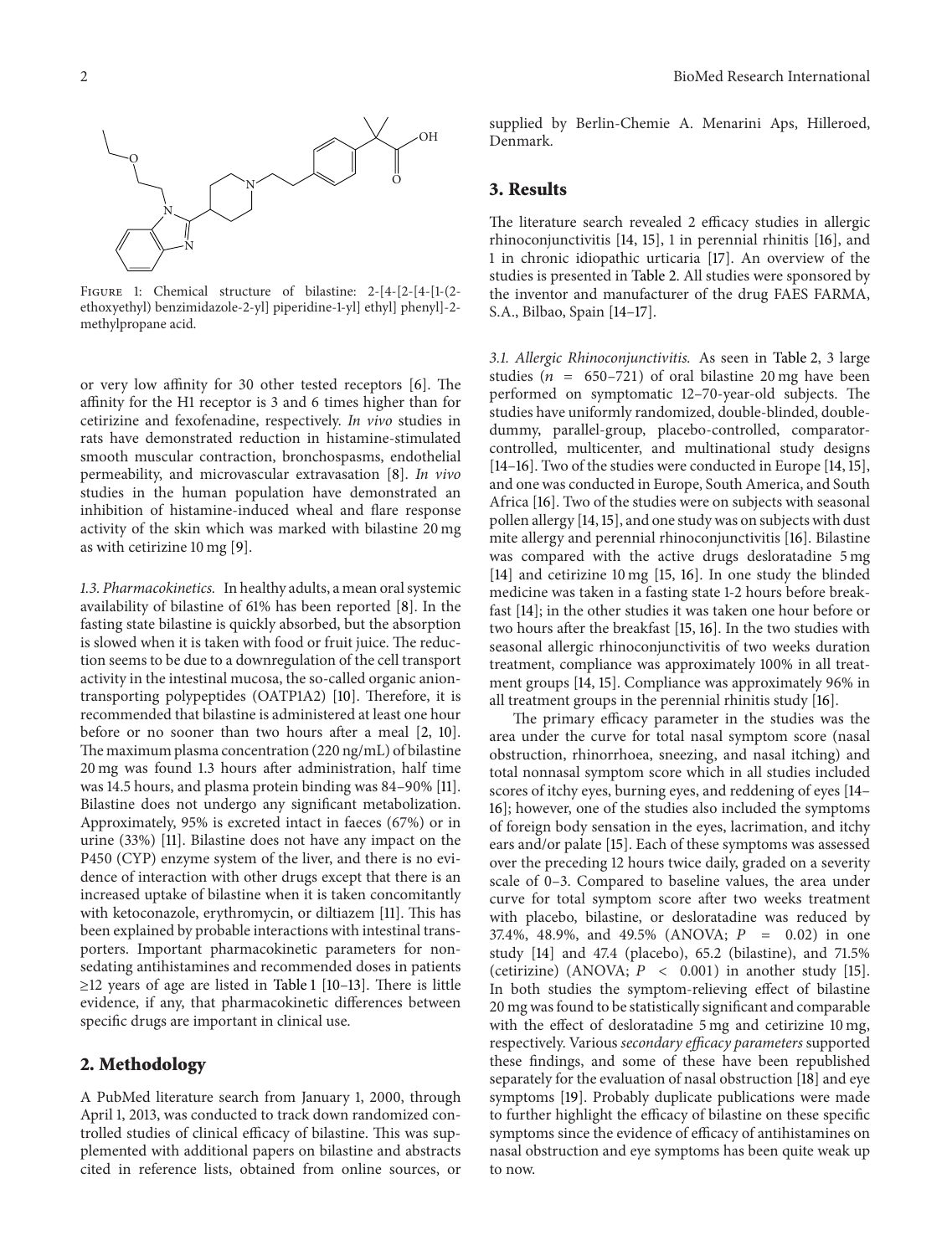| Generic name                 | Acrivastine  | Cetirizine    | Desloratadine | Ebastine           | Fexofenadine   | Levocetirizine | Loratadine    | <b>Bilastine</b> |
|------------------------------|--------------|---------------|---------------|--------------------|----------------|----------------|---------------|------------------|
| Dosage ( $mg \times$ daily)  | $8 \times 3$ | $10 \times 1$ | $5 \times 1$  | $10 - 20 \times 1$ | $180 \times 1$ | $5 \times 1$   | $10 \times 1$ | $20 \times 1$    |
| Rapid onset (h)              | $0.5 - 1$    | $0.5 - 1$     | ΝD            |                    |                | $0.5 - 1$      | $0.5 - 1$     | $0.5 - 1$        |
| Maximum effect (h)           | $1.5 - 2$    | $4 - 6$       | ND            | $4 - 6$            | 6              | $4 - 6$        | $4 - 6$       | $1.3 - 1$        |
| Duration of effect (h)       | $8 - 12$     | 24            | 24            | >24                | 24             | 24             | 24            | >24              |
| Metabolism (%)               | 20           | $<$ 10        | 0             | >90                |                | $<$ 10         | >90           | $\Omega$         |
| <b>Interactions</b>          | No           | No            | No            | Yes                | Yes            | No             | No            | No               |
| Discontinuation interval (d) |              |               | 3             |                    |                | 3              | 3             | ND               |

<span id="page-2-0"></span>Table 1: Recommended doses in patients ≥12 years of age, pharmacokinetic properties, and discontinuation intervals prior to skin prick testing<sup>∗</sup> for nonsedating antihistamines.

ND: no data, based on the references [\[8,](#page-4-8) [14](#page-4-13)[–16,](#page-4-15) [18,](#page-4-17) [19](#page-5-0)] and  $*$  on data in product summaries of the specific drugs.

<span id="page-2-1"></span>Table 2: Randomized, double-blinded, parallel-group, placebo-controlled comparative studies of bilastine with other antihistamines: study characteristics and results of primary efficacy outcome measures.

| Study  | Indication                      | Primary outcome                                      | Arm $1; N$                     | Arm $2; N$                             | Arm $3; N$   | Results for primary outcome                                                                     |
|--------|---------------------------------|------------------------------------------------------|--------------------------------|----------------------------------------|--------------|-------------------------------------------------------------------------------------------------|
| $[14]$ | Seasonal allergic<br>rhinitis   | AUC for TSS from<br>baseline $\Rightarrow$ 14 days   | <b>Bilastine</b><br>20 mg; 233 | Desloratadine<br>5 mg; 242             | Placebo; 245 | Bilastine significantly better<br>than placebo<br>Bilastine versus desloratadine:<br><b>NS</b>  |
| $[15]$ | Seasonal allergic<br>rhinitis   | AUC for TSS from<br>baseline $\Rightarrow$ 14 days   | <b>Bilastine</b><br>20 mg; 227 | Cetirizine<br>$10 \,\mathrm{mg}$ ; 228 | Placebo; 226 | Bilastine significantly better<br>than placebo<br>Bilastine versus cetirizine: NS               |
| $[16]$ | Perennial allergic<br>rhinitis  | AUC for TSS from<br>baseline $\Rightarrow$ 28 days   | <b>Bilastine</b><br>20 mg; 214 | Cetirizine<br>10 mg; 217               | Placebo; 219 | Bilastine versus cetirizine and<br>placebo: NS                                                  |
| $[17]$ | Chronic idiopathic<br>urticaria | Change in TSS from<br>baseline $\Rightarrow$ 28 days | <b>Bilastine</b><br>20 mg; 173 | Levocetirizine<br>5 mg; 165            | Placebo; 184 | Bilastine significantly better<br>than placebo<br>Bilastine versus levocetirizine:<br><b>NS</b> |

AUC: area under curve; TSS: total symptom score; NS: not statistically significantly better.

Surprisingly, in the third multinational study no statistical significant difference was observed in efficacy parameters during 4 weeks treatment with placebo, bilastine 20 mg, or cetirizine 10 mg [\[16](#page-4-15)]. A post hoc analysis, however, demonstrated statistically significant differences in symptom scores between the placebo groups, as subjects in South Africa scored significantly higher than subjects in Europe or South America. In addition, South Africans had higher basic scores than Europeans and South Americans; they had longer medical histories for perennial rhinitis; they weighed more and had a higher body mass index; the number of Caucasians among South Africans was statistically significantly lower than of Europeans and South Americans. Post hoc efficacy analyses of European and South American populations showed a statistically significant symptom reduction in the groups that received active treatment. Most important of all, perhaps, the study results threw light on the risk of bias in multinational studies.

A further study was conducted in 74 asymptomatic 18–55-year-old subjects with allergic rhinitis in a randomized, double-blinded, double-dummy, placebo-controlled, crossover study at a single European site [\[13\]](#page-4-12) with the aim of estimating the time of onset and the duration of action of a single dose of bilastine 20 mg [\[13\]](#page-4-12). The study was conducted at a laboratory in which subjects were challenged with airborne grass allergens followed by active treatment.The primary efficacy parameter was nasal symptom score, which was assessed every 15 minutes for 6 hours and again 22–26 hours after administration.The symptom-relieving effect of bilastine and cetirizine was observed within one hour and could still be detected 26 hours later. The efficacy of fexofenadine 120 mg was comparable with bilastine and cetirizine for the first 6 hours, but it was statistically significantly lower after 22–26 hours.

*3.2. Chronic Urticaria.* Just one clinical study is available in urticaria [\(Table 2\)](#page-2-1). That was a double-blinded, placebocontrolled, randomized, parallel-group, multinational study in 525 18–70-year-old subjects with chronic idiopathic urticaria [\[17](#page-4-16)]. Inclusion criteria were a documented history of chronic urticaria occurring ≥3 times/week for 6 weeks and an individual urticaria symptom score of ≥2 for two urticaria symptoms for ≥3 days during the 7 days screening period and at randomization. The urticaria symptom score was based on the severity of pruritus, the number of wheals, and the maximum size of wheals which were assessed daily in the morning and in the evening over the preceding 12 hour period (reflective) using 4 point scales of 0–3. The total symptom score was calculated as the sum of scores for pruritus, number of wheals, and wheal size.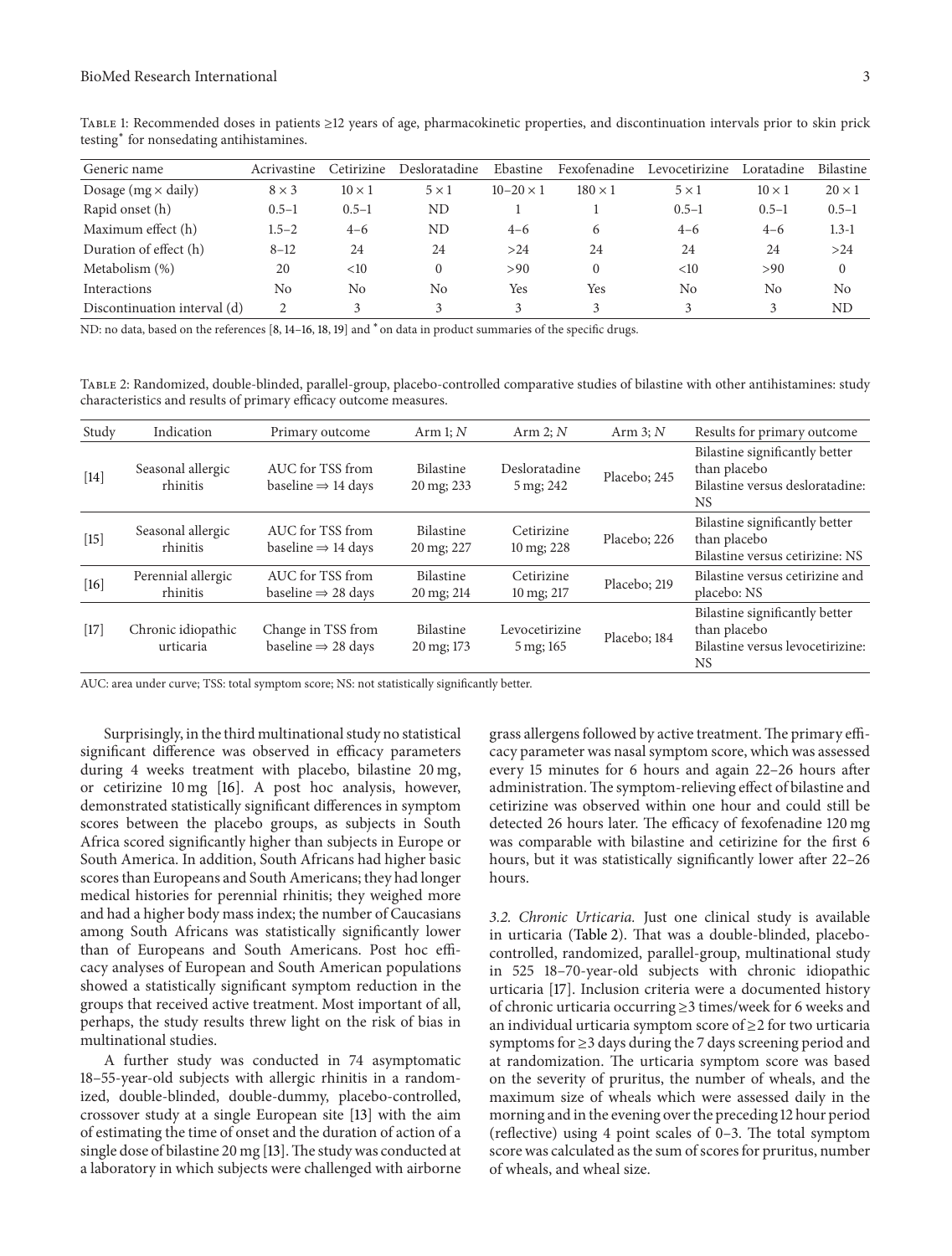The primary endpoint was mean change from baseline in the area under the curve in the patient reflective total urticaria symptom score. Similar comparable statistically significant symptom-suppressive effects of bilastine 20 mg (−115.21; confidence interval −123.95 to −106.47) and levocetirizine 5 mg (−125.50; confidence interval 134.63 to 118.35) daily for the 28 days assessments were found, both treatments being statistically significantly more effective than placebo (−81.50; confidence interval −90.19 to 72.81) (ANOVA;  $P < 0.001$ ). Secondary efficacy outcome measures were investigator's symptom score and investigator's global clinical impression. Bilastine and levocetirizine were equally more effective than placebo in the secondary measures, and differences between the two active treatments were not seen.

*3.3. Quality of Life.* Two studies of bilastine included secondary quality of life parameters [\[14](#page-4-13), [17\]](#page-4-16). In the seasonal allergic rhinoconjunctivitis study the validated Rhinoconjunctivitis Quality of Life Questionnaire (RQLQ) was used and completed by the subjects [\[14](#page-4-13), [20\]](#page-5-1). Seven domains were assessed in the questionnaire (activity limitation, emotional function, eye symptoms, nasal symptoms, nonnasal symptoms, practical problems, and sleep problems) on a scale of 0–6. Total RQLQ score was reduced by 1.3 in the placebo group and 1.6 in both the bilastine and cetirizine groups. Although the difference was statistically significant, it may be questioned as to which extent the difference may be relevant in real-life settings. That may apply also to secondary analyses in the chronic idiopathic urticaria study which found bilastine and levocetirizine improvements in the validated quality of life measures of Dermatology Life Quality Index (DLQI) and self-rated questionnaires for assessment of feeling of discomfort and quality of sleep [\[17](#page-4-16)].

*3.4. Adverse Effects.* Clinical studies in subjects with allergic seasonal rhinoconjunctivitis [\[14,](#page-4-13) [15\]](#page-4-14), perennial rhinoconjunctivitis [\[16](#page-4-15)], and urticaria [\[17,](#page-4-16) [21](#page-5-2)] have consistently shown good tolerability with an incidence of treatment-related side effects (15–30%) at placebo levels (19–28%). The most common adverse effects were headache, somnolence, dizziness, and fatigue. Serious adverse effects were not reported. Generally, no variations in side effect profiles were observed between bilastine and comparable active treatments. One parallel-group study observed a statistically significant lower incidence of somnolence and fatigue in the bilastine group compared to the cetirizine group, but the number of patients who experienced these side effects was low  $(n=1-17)$  [\[15\]](#page-4-14). It is not possible to draw any conclusions from the data and the findings have not been reproduced.

Clinical experiences with the non-sedating antihistamine terfenadine identified a significant risk for death due to induced disturbances in the electrical conduction of the heart (prolonged QT interval). Terfenadine was withdrawn back in the 1990s. Since then, a lot of attention has been paid to the risk when new antihistamines are developed. A doubleblinded, crossover study in 30 healthy subjects could not demonstrate any cardiac effects of bilastine 20 or 100 mg once daily [\[22\]](#page-5-3).

*3.5. Alcohol and Driving.* It is well known that sedating antihistamines potentiate the impact of alcohol on somnolence, driving, and psychomotor functions [\[23\]](#page-5-4). Nonsedating antihistamines do not generally have the effect, although this has been reported by few patients [\[23](#page-5-4), [24](#page-5-5)]. A double-blinded, placebo-controlled study assessed the influence of bilastine 20, 40, and 80 mg and the sedating antihistamine hydroxyzine hydrochloride 25 mg on psychomotor functions, when the drugs were taken by healthy subjects with standardized alcohol consumption [\[25\]](#page-5-6). Psychomotor functions were measured with objective tests and subjective assessment. Statistically significant objective and subjective suppressions were observed for bilastine 80 mg; only subjective suppression was observed for bilastine 40 mg; a dose of 20 mg did not have any impact as compared to placebo. That was supported by another double-blinded, placebocontrolled study evaluating the test-driving effects of bilastine 20 and 40 mg after a single dose and after once-daily dosing for a week [\[26](#page-5-7)]. The primary efficacy endpoint was "standard deviation of lateral position" (SDLP), an objective measure of the ability to drive straight [\[27](#page-5-8)]. No effects were observed for the tested bilastine doses, neither after a single dose nor after once-daily dosing for a week.

#### **4. Discussion**

Clinical studies sponsored by the manufacturer of the drug have shown that bilastine 20 mg once daily is as effective as other non-sedating antihistamines for the treatment of seasonal allergic rhinoconjunctivitis and chronic idiopathic urticaria in children and adults from 12 and 18 years of age, respectively. Considering recent observations indicating that clinical trials sponsored by manufacturers more often than non-pharmaceutical company sponsored trials have favorable efficacy results it may be argued that further evaluations may be needed [\[28](#page-5-9)]. Certainly, the argument may be strengthened when part of the evidence is based on duplicate publications and post hoc analyses [\[16](#page-4-15), [18,](#page-4-17) [19](#page-5-0)]. Further evidence testing is needed in patients with perennial rhinoconjunctivitis in whom the only available study so far failed to prove any effect on the primary efficacy outcome measure. Such evaluations should be conducted during short-term (weeks) as well as during intermediate-term (6–12 months) treatment. Having said that, there may be no reason to suspect that bilastine would not be as effective as other non-sedating antihistamines in perennial rhinoconjunctivitis [\[1,](#page-4-1) [2](#page-4-2)]. That is probably why bilastine has received registration also for perennial rhinoconjunctivitis despite the fact that in that specific group of patients the evidence has been based on post hoc secondary efficacy outcome measures [\[29\]](#page-5-10). Finally, the observation that bilastine was efficacious in nasal obstruction supports other recent findings that oral and intranasal nonsedating anti-H1 antihistamines, as opposed to what was previously thought, indeed, are helpful in patients in whom nasal obstruction is a major concern [\[30\]](#page-5-11). International guidelines may need to be revised in the light of this evidence [\[1\]](#page-4-1).

In the clinical management of allergic rhinoconjunctivitis and urticarial, conventional doses of non-sedating antihistamines in some patients have little effect and one may often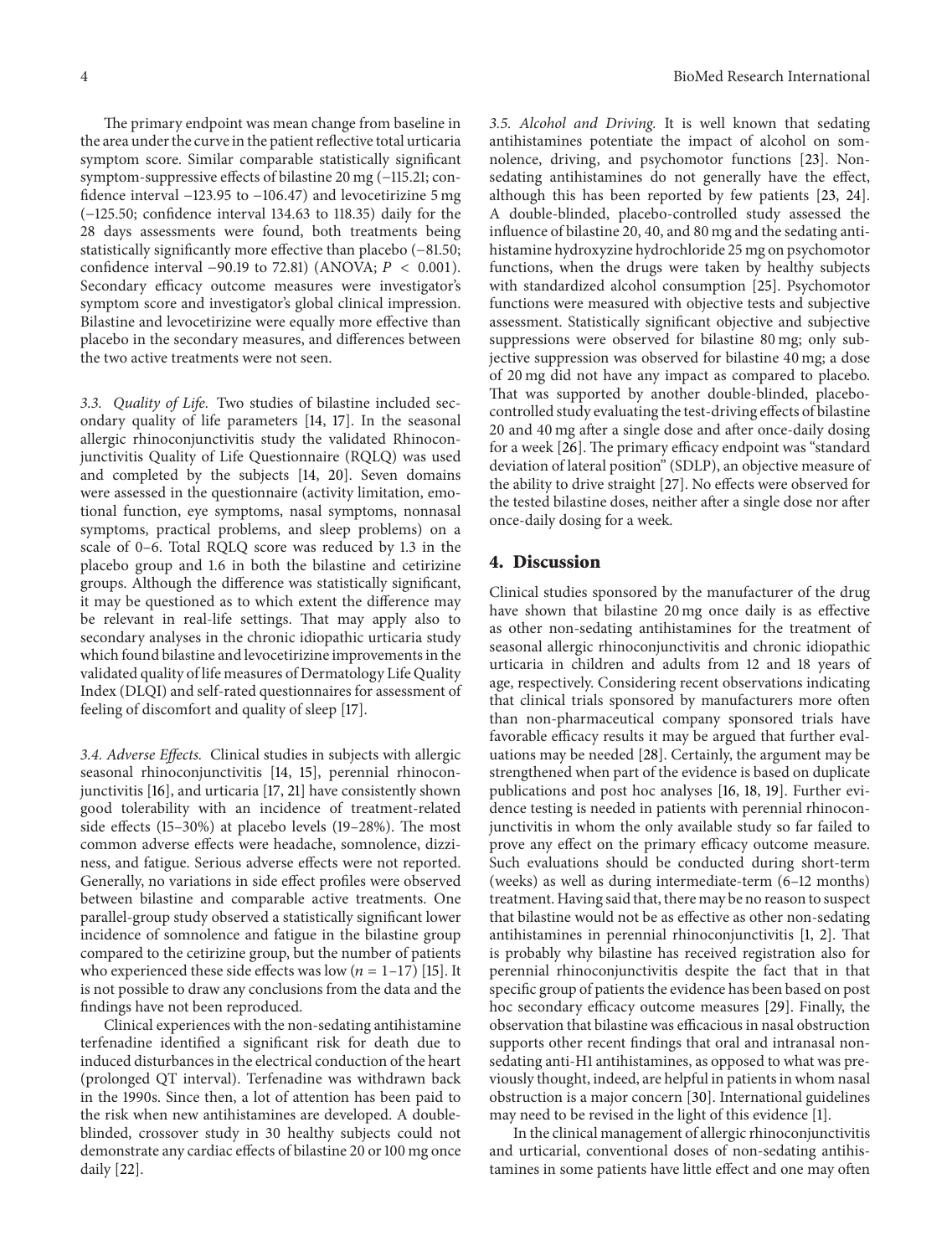end up with opting a dose increasing strategy which. Though such a strategy may be endorsed by current guidelines it is fair to say that as of yet it has little evidence [\[31\]](#page-5-12). Considering that a preliminarily published study on adult patients with urticaria found dose-related symptom-suppressive effects of bilastine 20, 40, and 80 mg, rigorous dose-response studies in patients with allergic rhinoconjunctivitis might be helpful [\[21](#page-5-2)].

In the fasting state bilastine is quickly absorbed, but the absorption is slowed when it is taken with food or fruit juice. Therefore, it is recommended that bilastine is taken at least one hour before and no sooner than two hours after a meal. No other available non-sedating antihistamines have the restriction, and it is not known if the recommendation has any implication on the effect of bilastine on patients in real-life settings. Studies should be conducted to clarify that. Furthermore, there is a need to assess pharmacokinetics, efficacy, and side effects in separate populations of children including children younger than four years of age in whom modulations other than tablets often are more convenient.

In recent years increasing focus has been on comorbidity and general symptoms such as fatigue and quality of life deterioration in patients with seasonal and perennial allergic rhinoconjunctivitis [\[1](#page-4-1), [2\]](#page-4-2). There is a need for well-planned clinical studies statistically powered to test bilastine effects on quality of life. That, however, applies to other non-sedating antihistamines as well.

#### **5. Conclusions**

Bilastine 20 mg once daily is as efficacious as other nonsedating antihistamines in allergic rhinoconjunctivitis and chronic urticaria. Bilastine is efficacious in all nasal symptoms including obstruction and in eye symptoms in patients with allergic rhinoconjunctivitis. Bilastine is well tolerated. In the fasting state bilastine is quickly absorbed, but the absorption is slowed when it is taken with food or fruit juice. Therefore, it is recommended that bilastine is taken at least one hour before and no sooner than two hours after a meal. International guidelines need to be revised in the light of the evidence of antihistamine effects on nasal obstruction. Research into pharmacokinetics, efficacy, and adverse effect profiles of bilastine in children under 12 years of age is needed as are dose-response assessments and studies planned rigorously with the aim of assessing quality of life effects.

#### <span id="page-4-0"></span>**References**

- <span id="page-4-1"></span>[1] J. Bousquet, N. Khaltaev, A. A. Cruz et al., "Allergic Rhinitis and its Impact on Asthma (ARIA) 2008 update (in collaboration with the World Health Organization, GA2LEN and AllerGen)," *Allergy*, vol. 63, supplement 86, pp. 8–160, 2008.
- <span id="page-4-2"></span>[2] J. Bousquet, P. Van Cauwenberge, and N. Khaltaev, "Allergic rhinitis and its impact on asthma," *Journal of Allergy and Clinical Immunology*, vol. 108, no. 5, pp. S147–S334, 2001.
- <span id="page-4-3"></span>[3] J. Bousquet, I. Anstegui, G. Walter Canonica et al., "Establishing the place in therapy of bilastine in the treatment of allergic rhinitis according to ARIA: evidence review," *Current Medical Research and Opinion*, vol. 28, no. 1, pp. 131–139, 2012.
- <span id="page-4-4"></span>[4] C. Bachert, "The role of histamine in allergic disease: Reappraisal of its inflammatory potential," *Allergy*, vol. 57, no. 4, pp. 287–296, 2002.
- <span id="page-4-5"></span>[5] P. Lieberman, "The basics of histamine biology," *Annals of Allergy, Asthma and Immunology*, vol. 106, supplement 2, pp. S2–S5, 2011.
- <span id="page-4-6"></span>[6] R. Corcóstegui, L. Labeaga, A. Innerárity, A. Berisa, and A. Orjales, "Preclinical pharmacology of bilastine, a new selective histamine H 1 receptor antagonist: receptor selectivity and in Vitro antihistaminic activity," *Drugs in R and D*, vol. 6, no. 6, pp. 371–384, 2005.
- <span id="page-4-7"></span>[7] F. E. R. Simons and K. J. Simons, "Histamine and H1 antihistamines: celebrating a century of progress," *Journal of Allergy and Clinical Immunology*, vol. 128, no. 6, pp. 1130–1150, 2011.
- <span id="page-4-8"></span>[8] R. Corcóstegui, L. Labeaga, A. Innerárity, A. Berisa, and A. Orjales, "In vivo pharmacological characterisation of bilastine, a potent and selective histamine H1 receptor antagonist," *Drugs in R and D*, vol. 7, no. 4, pp. 219–231, 2006.
- <span id="page-4-9"></span>[9] M. K. Church, "Comparative inhibition by bilastine and cetirizine of histamine-induced wheal and flare responses in humans," *Inflammation Research*, vol. 60, no. 12, pp. 1107–1112, 2011.
- <span id="page-4-10"></span>[10] M. J. Hanley, P. Cancalon, W. W. Widmer, and D. J. Greenblatt, "The effect of grapefruit juice on drug disposition," *Expert Opinion on Drug Metabolism and Toxicology*, vol. 7, no. 3, pp. 267–286, 2011.
- <span id="page-4-11"></span>[11] N. Jauregizar, L. D. L. Fuente, M. L. Lucero, A. Sologuren, N. Leal, and M. Rodríguez, "Pharmacokinetic-pharmacodynamic modelling of the antihistaminic (H 1) Effect of Bilastine," *Clinical Pharmacokinetics*, vol. 48, no. 8, pp. 543–554, 2009.
- [12] G. M. Walsh, L. Annunziato, N. Frossard et al., "New insights into the second generation antihistamines," *Drugs*, vol. 61, no. 2, pp. 207–236, 2001.
- <span id="page-4-12"></span>[13] F. Horak, P. Zieglmayer, R. Zieglmayer, and P. Lemell, "The effects of bilastine compared with cetirizine, fexofenadine, and placebo on allergen-induced nasal and ocular symptoms in patients exposed to aeroallergen in the Vienna Challenge Chamber," *Inflammation Research*, vol. 59, no. 5, pp. 391–398, 2010.
- <span id="page-4-13"></span>[14] C. Bachert, P. Kuna, F. Sanquer et al., "Comparison of the efficacy and safety of bilastine 20 mg vs desloratadine 5 mg in seasonal allergic rhinitis patients," *Allergy*, vol. 64, no. 1, pp. 158– 165, 2009.
- <span id="page-4-14"></span>[15] P. Kuna, C. Bachert, Z. Nowacki et al., "Efficacy and safety of bilastine 20 mg compared with cetirizine 10 mg and placebo for the symptomatic treatment of seasonal allergic rhinitis: a randomized, double-blind, parallel-group study," *Clinical and Experimental Allergy*, vol. 39, no. 9, pp. 1338–1347, 2009.
- <span id="page-4-15"></span>[16] J. Sastre, J. Mullol, A. Valero, and R. Valiente, "Efficacy and safety of bilastine 20 mg compared with cetirizine 10 mg and placebo in the treatment of perennial allergic rhinitis," *Current Medical Research and Opinion*, vol. 28, no. 1, pp. 121–130, 2012.
- <span id="page-4-16"></span>[17] T. Zuberbier, A. Oanta, E. Bogacka et al., "Comparison of the efficacy and safety of bilastine 20 mg vs levocetirizine 5 mg for the treatment of chronic idiopathic urticaria: a multi-centre, double-blind, randomized, placebo-controlled study," *Allergy*, vol. 65, no. 4, pp. 516–528, 2010.
- <span id="page-4-17"></span>[18] I. Dávila, J. Sastre, J. Mullol et al., "Effect of bilastine upon nasal obstruction," *Journal of Investigational Allergology & Clinical Immunology*, vol. 21, supplement 3, pp. 2–8, 2011.